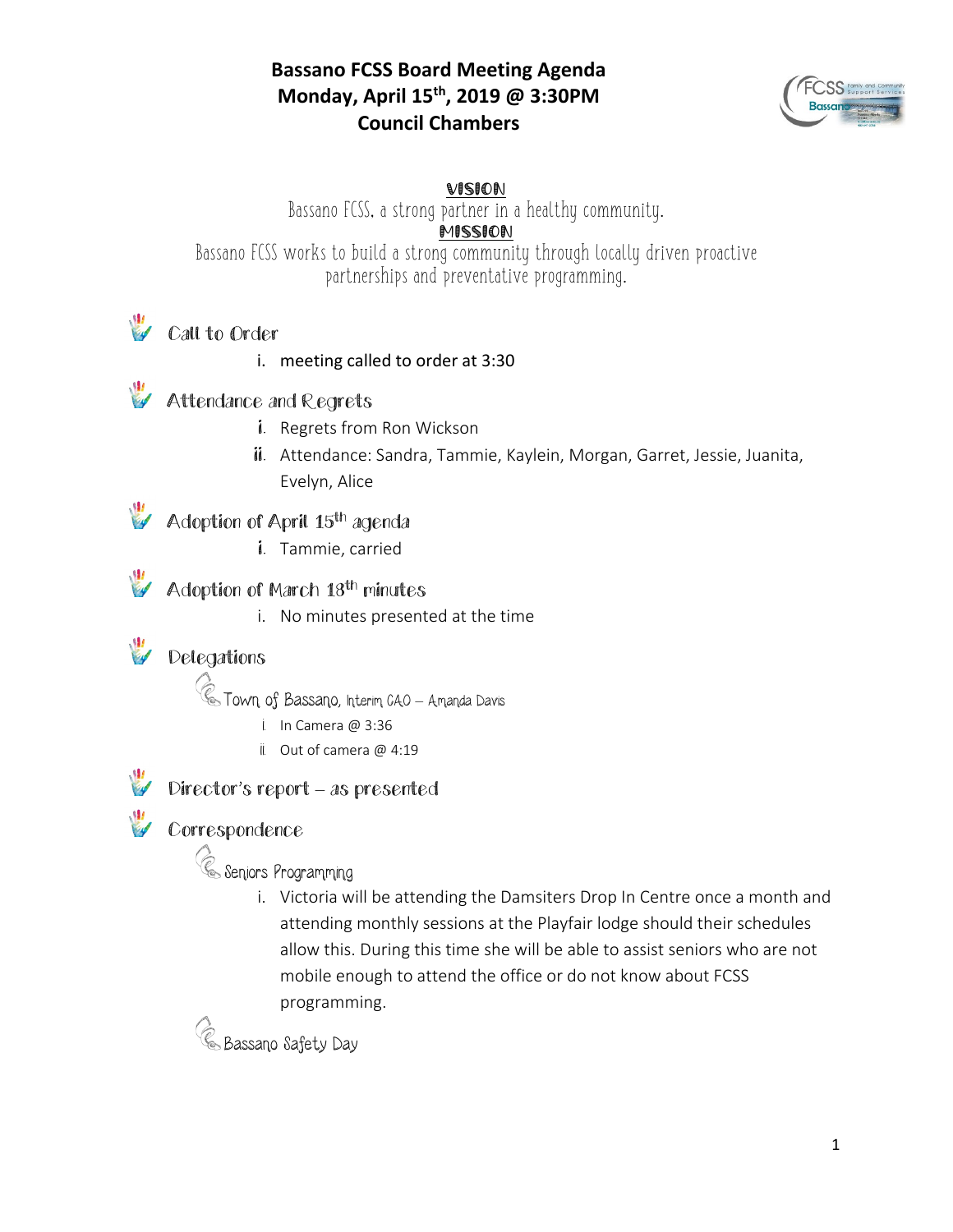i. AHS has planned a safety day for May 2, 2019, they have asked for lunch sponsorship. We will seek sponsorship and if we cannot find any we will sponsor a lunch. Tammie, carried

### **C**e FGSS Grasslands

i. Grasslands FCSS has offered to do a in-session of Board 101 during a board meeting. Victoria will coordinate with Lynn to schedule a time for her to attend the meeting

### Ces Galendar

i. Victoria now has a calendar which is accessible to front desk staff and available for anyone who is needing to contact Victoria.

#### **C**s Griterion Movie Gontract

- i. Victoria will provide a link to the alternative movie licensing option to the teens so they can approve which licensing company has movies they would like to view. The teens are to review material and respond to Victoria by May 1, 2019.
- ii. We have an outstanding bill from July 2018 with the criterion movie contracts for this years license, we have forwarded the payment.
- iii. Victoria will write a proposal to Town Council requesting the hall rentals as an in kind gift, up to 30 rentals a year, not including PLC on Wednesdays with each booking over this amount at a rate of \$50

### Cont Files

i. Copies of new client consent forms and releases of information were provided.

#### **C** Budget

i. Victoria will be working with Amanda to complete a three year operating budget for FCSS including the budget for the 2019 year

### **C** Reporting

i. All FCSS reporting is due at the end of April, we are working to complete this

### Business Arising From Previous Minutes

**C** Volunteer Appreciation

i. Volunteer appreciation was enjoyed by all that attended. We will need to change how we invite individuals in the future as our numbers were low.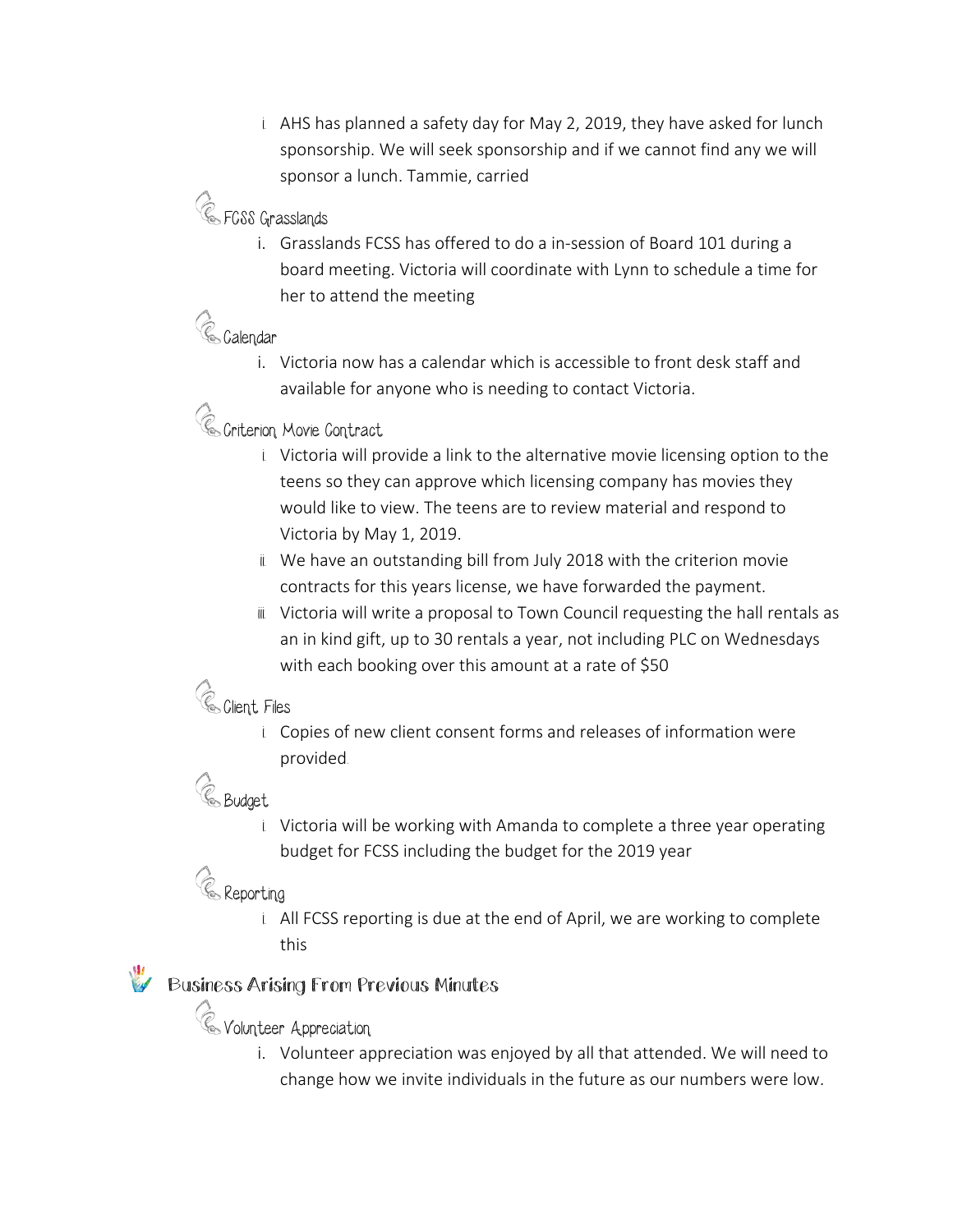#### **Bassano FCSS Board Meeting Agenda Monday, April 15th, 2019 @ 3:30PM Council Chambers**



We will divide agencies between board member and compile a volunteer list to send out more personal invites in the future.

**C** Pancake Breakfast

i. Event was successful, community members loved the Breakfast. Great job Teens!

## ManVan

i. The ManVan had a goal of seeing 30 men during their time in Bassano. They saw 27 and attended Harry's Restaurant for supper. The look forward to seeing us next year

### **W** New Business

 $\mathscr{\mathscr{C}}$  Campbell Scott  $-$  Brooks Corrections

i. We will assist Campbell with finding volunteer hours for individuals on a person to person basis depending on safety

### **C** Little Citizens

- i. Community member reached out to Tammie to let her know Little Citizens was getting to be a small group and did not have high attendance
- ii. Sandra motioned to end the Little Citizens program, all in favor, carried.

#### **& Babysitting course**

i. We will pursue obtaining a teachers license for running babysitting courses as opposed to bringing in a facilitator from Brooks. Victoria will coordinate with Red Cross to determine if we can find training anywhere in the region.

**C** Popcorn Machine

i. We will wait to purchase this item until a 2019 budget has been completed

#### $\operatorname{\mathbb{C}}$  Community Helpers & Youth Action

- i. Victoria discussed the purpose of a youth advisory council. The youth will be given their own budget to plan events and will meet with Victoria 1 time per month separately from the board meetings to plan community events.
- ii. The council will be open to any youth from the Bassano School and they will be given the option to attend FCVSS board meetings should they wish